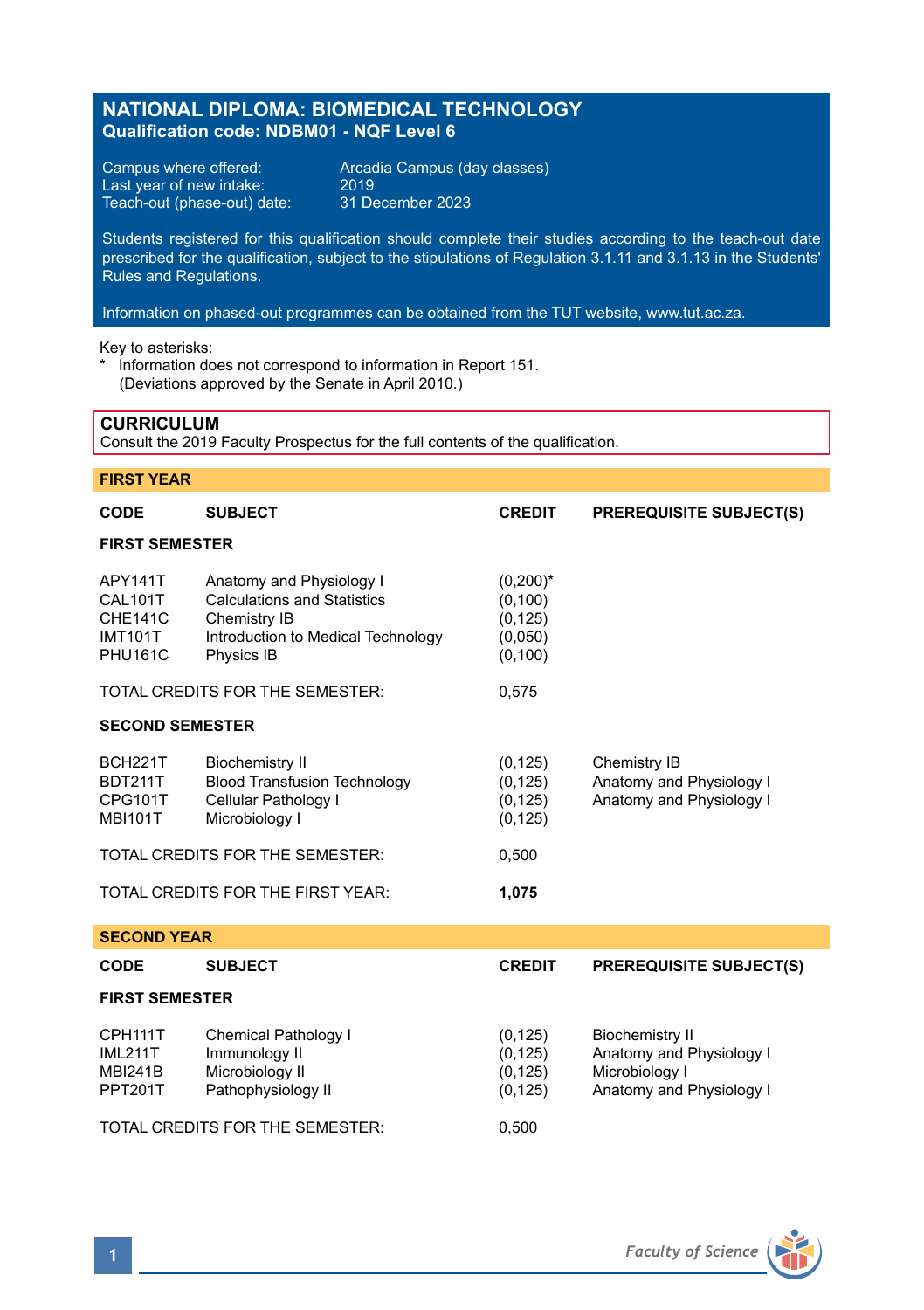## **SECOND SEMESTER**

| CPG221T<br>CPH241T<br>CSK101B<br><b>HAT221T</b>                                                                      | Cellular Pathology II<br>Chemical Pathology II<br>Computer Skills I*<br>Haematology II         | (0, 125)<br>(0, 125)<br>(0.050)<br>(0, 125)  | Cellular Pathology I<br>Chemical Pathology I<br><b>Blood Transfusion Technology</b> |  |  |
|----------------------------------------------------------------------------------------------------------------------|------------------------------------------------------------------------------------------------|----------------------------------------------|-------------------------------------------------------------------------------------|--|--|
|                                                                                                                      | TOTAL CREDITS FOR THE SEMESTER:                                                                | 0,425                                        |                                                                                     |  |  |
|                                                                                                                      | TOTAL CREDITS FOR THE SECOND YEAR:                                                             | 0,925                                        |                                                                                     |  |  |
| <b>THIRD YEAR</b>                                                                                                    |                                                                                                |                                              |                                                                                     |  |  |
| <b>CODE</b>                                                                                                          | <b>SUBJECT</b>                                                                                 | <b>CREDIT</b>                                | PREREQUISITE SUBJECT(S)                                                             |  |  |
| <b>FIRST SEMESTER</b>                                                                                                |                                                                                                |                                              |                                                                                     |  |  |
| CPG301T<br>CPH311T<br><b>HAT321T</b><br><b>MBI321T</b>                                                               | Cellular Pathology III<br><b>Chemical Pathology III</b><br>Haematology III<br>Microbiology III | (0, 125)<br>(0, 125)<br>(0, 125)<br>(0, 125) | Cellular Pathology II<br>Chemical Pathology II<br>Haematology II<br>Microbiology II |  |  |
|                                                                                                                      | TOTAL CREDITS FOR THE SEMESTER:                                                                | 0,500                                        |                                                                                     |  |  |
| <b>SECOND SEMESTER</b><br>Students must pass all the above subjects in order to continue with the following subject: |                                                                                                |                                              |                                                                                     |  |  |
| EXP3LAP                                                                                                              | Laboratory Practice III                                                                        | (0,500)                                      |                                                                                     |  |  |
| TOTAL CREDITS FOR THE SEMESTER:<br>0,500                                                                             |                                                                                                |                                              |                                                                                     |  |  |

TOTAL CREDITS FOR THE THIRD YEAR: **1,000** TOTAL CREDITS FOR THE QUALIFICATION: **3,000**

# **SUBJECT INFORMATION (OVERVIEW OF SYLLABUS)**

The syllabus content is subject to change to accommodate industry changes. Please note that a more detailed syllabus is available at the Department or in the study guide that is applicable to a particular subject. At time of publication, the syllabus content was defined as follows:

# **A**

## **ANATOMY AND PHYSIOLOGY I (APY141T) 1 X 3-HOUR PAPER**

### *(Subject custodian: Department of Biomedical Sciences)*

The subject serves as an introduction to subjects following later in the qualification. The emphasis is on cell structure and tissues. All the systems in the body are discussed, with the emphasis on those aspects of importance to the qualification. (Total tuition time:  $\pm$  90 hours)

# **B**

# **BIOCHEMISTRY II (BCH221T) 1 X 3-HOUR PAPER**

# *(Subject custodian: Department of Biomedical Sciences)*

Nucleic acids, pH and buffers carbohydrates, amino acids and proteins, enzymes and lipids, DNA replication, transcription and protein synthesis. (Total tuition time: ± 90 hours)

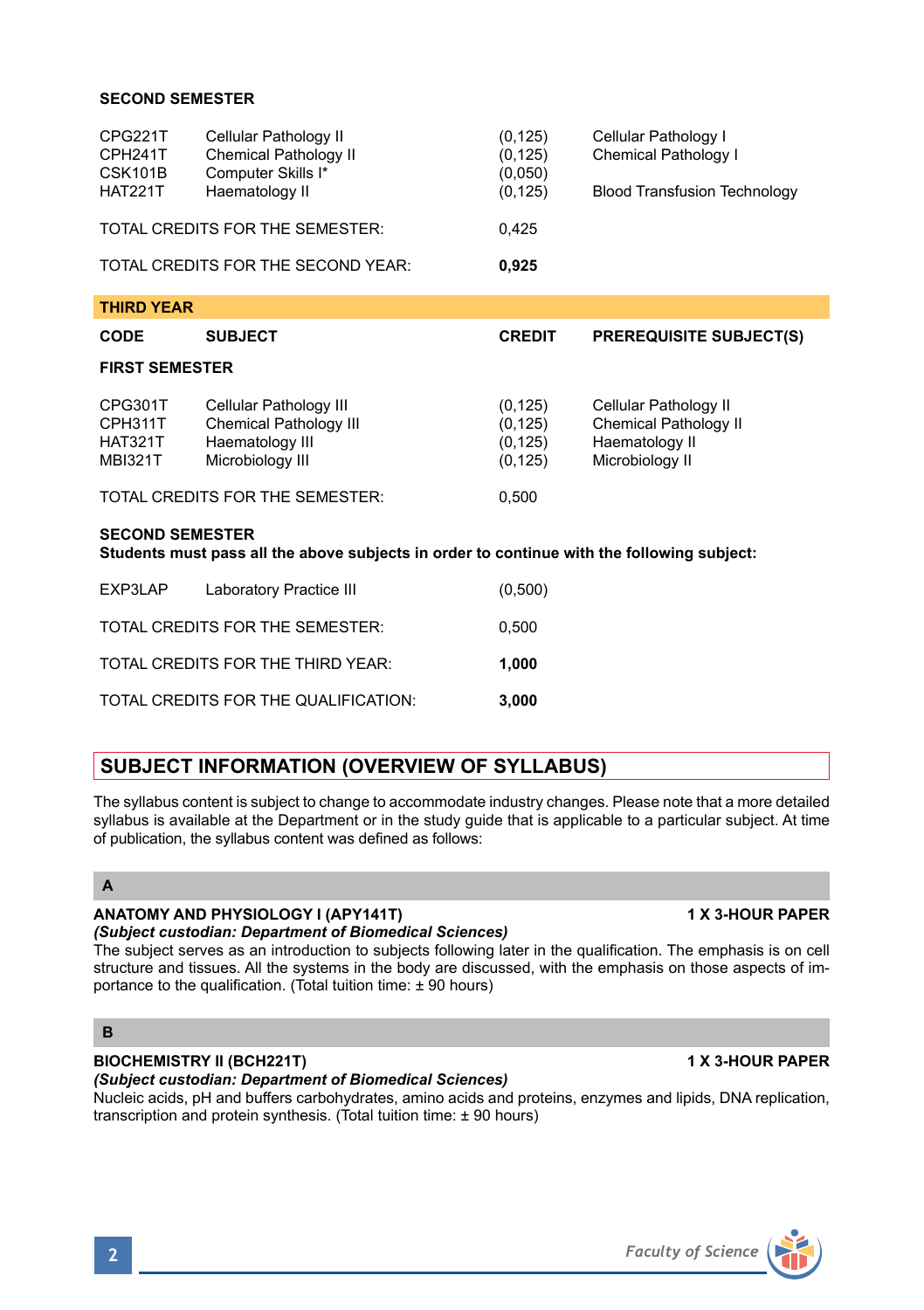# **BLOOD TRANSFUSION TECHNOLOGY (BDT211T) 1 X 3-HOUR PAPER**

*(Subject custodian: Department of Biomedical Sciences)*

Basic immunology and genetics, ABO, Rh, HLA and other systems, determination of ABO and Rh blood groups, government regulations, preparation of blood components and applicable laboratory tests. (Total tuition time: ± 90 hours)

# **C**

### **CALCULATIONS AND STATISTICS (CAL101T) 1 X 3-HOUR PAPER** *(Subject custodian: Department of Mathematics and Statistics)*

General mathematics: algebra, calculations with pocket calculators. Graphs. Reduction of data to linear form. Trigonometry. Statistical calculations: basic descriptive statistics, elementary probabilities, the normal probability division. (Total tuition time:  $\pm$  45 hours)

### **CELLULAR PATHOLOGY I (CPG101T) 1 X 3-HOUR PAPER**

### *(Subject custodian: Department of Biomedical Sciences)*

Introduction to cellular pathology. Preparation techniques for histology: collection and fixation of tissues, embedding and sectioning of tissues, staining and mounting. (Total tuition time: ± 90 hours)

## **CELLULAR PATHOLOGY II (CPG221T) 1 X 3-HOUR PAPER**

*(Subject custodian: Department of Biomedical Sciences)*

Biological behaviour of cells and tissues. Concepts of tissue growth. Functional differentiation. Normal morphology of tissues. Preparatory techniques for cytology. Histology and cytology of the female genital tract. (Total tuition time: ± 90 hours)

## **CELLULAR PATHOLOGY III (CPG301T) 1 X 3-HOUR PAPER**

### *(Subject custodian: Department of Biomedical Sciences)*

Histology and cytology of the respiratory tract, urinary tract, gastro-intestinal tract and serous cavities. Cytology of other sites: fine-needle aspiration and the central nervous system. Cytogenetics, techniques and application. (Total tuition time: ± 90 hours)

### **CHEMICAL PATHOLOGY I (CPH111T) 1 X 3-HOUR PAPER**

*(Subject custodian: Department of Biomedical Sciences)*

General laboratory information, Laboratory safety and regulations, Quality control, Water, electrolytes and minerals, Blood gases, pH and buffer systems, Renal function. (Total tuition time: ± 90 hours)

## **CHEMICAL PATHOLOGY II (CPH241T) 1 X 3-HOUR PAPER**

### *(Subject custodian: Department of Biomedical Sciences)*

Laboratory instruments, automation and maintenance. Amino acids and proteins. Immuno-chemical techniques. Carbohydrate metabolism. Lipid metabolism. CSF and other body fluids and prenatal testing. (Total tuition time:  $\pm$  90 hours)

## **CHEMICAL PATHOLOGY III (CPH311T) 1 X 3-HOUR PAPER**

## *(Subject custodian: Department of Biomedical Sciences)*

Enzymes, hepatic function, trace elements, tumour markers, endocrinology, pharmacology, molecular diagnostics. (Total tuition time: ± 90 hours)

## **CHEMISTRY IB (CHE141C) 1 X 3-HOUR PAPER**

### *(Subject custodian: Department of Chemistry)*

Inorganic chemistry: atoms, molecules, periodic table, mole concept, chemical calculations, chemistry and elements of groups 1A, 4A, 5A, 6A. Organic chemistry: introduction, alkanes, alkenes, aromates, alkanols, phenols, halogen compounds, alkanoates, alkynes, aldehydes, ketones and alkanoic acids. (Total tuition time: ± 90 hours)

### **COMPUTER SKILLS I (CSK101B) CONTINUOUS ASSESSMENT**

# *(Subject custodian: End User Computing Unit)*

Students have to acquire theoretical knowledge (computing fundamentals) and practical skills as an enduser in operating systems and MS Office Suite applications (MS Word, MS Excel and MS PowerPoint) on an introductory level. Students will do online and computer based tests. The modules are mapped with SAQA and IC3 Essential Skills for Digital Literacy (international certification). (Total tuition time: ± 40 hours)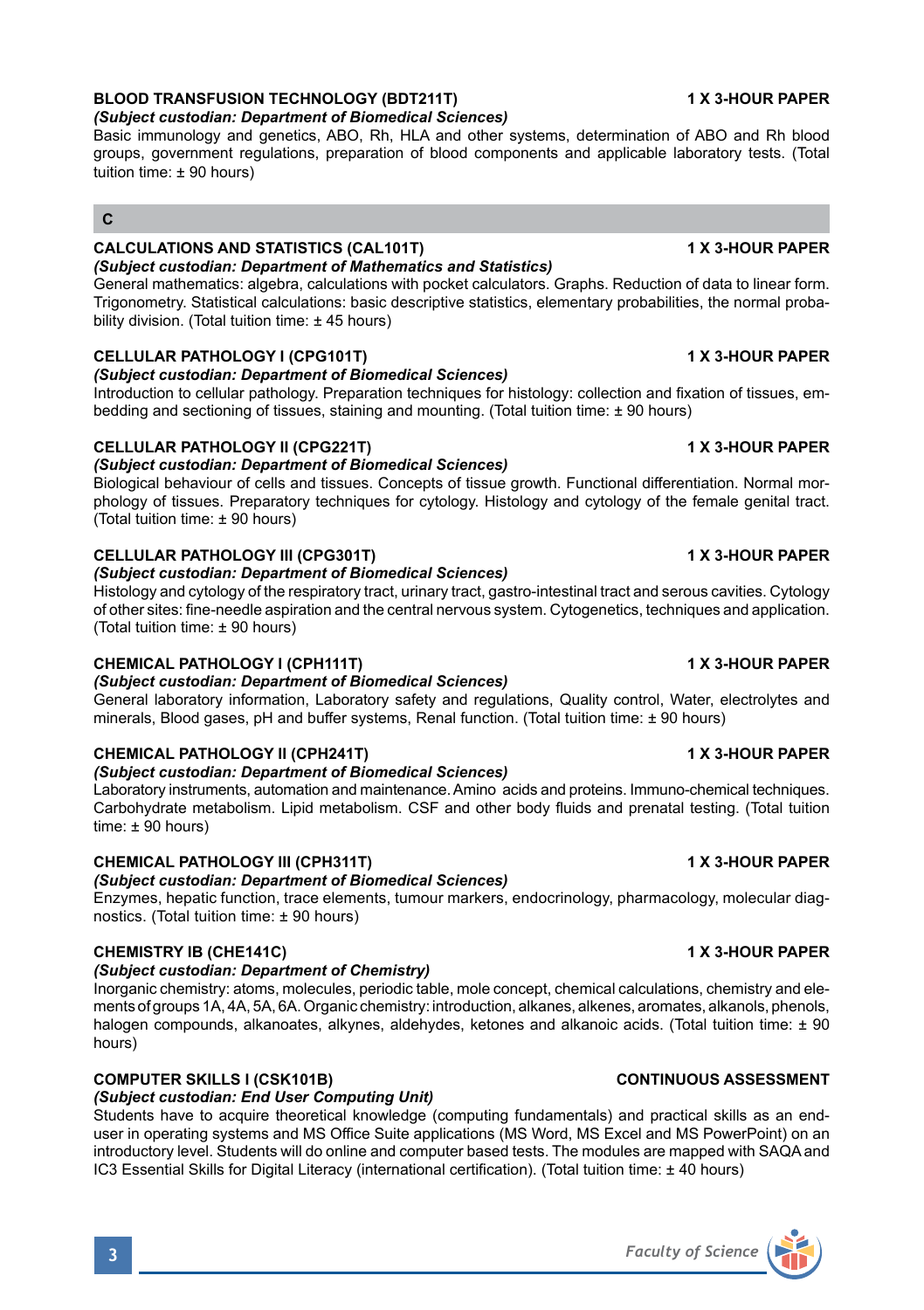# **HAEMATOLOGY II (HAT221T) 1 X 3-HOUR PAPER**

# *(Subject custodian: Department of Biomedical Sciences)*

Origin and normal development of the haemopoietic elements, erythrocytes and leukocytes, platelet/megakaryocyte system and haemostasis. (Total tuition time: ± 90 hours)

# **HAEMATOLOGY III (HAT321T) 1 X 3-HOUR PAPER**

# *(Subject custodian: Department of Biomedical Sciences)*

Abnormal erythrocyte morphology and function, leucocytes and thrombocytes. Causes and laboratory findings of anaemia, leukaemias and coagulation defects. (Total tuition time: ± 90 hours)

# **I**

**H**

# **IMMUNOLOGY II (IML211T) 1 X 3-HOUR PAPER**

## *(Subject custodian: Department of Biomedical Sciences)*

Specific and non-specific immunity. Antigens. Classification and characteristics of antibodies. Lymphoid organs of antibody production. Antigen-antibody reactions, including complement, precipitation, phagocytosis and agglutination. Cellular and humoral immunity. Serological techniques. Immunopathology. (Total tuition time:  $± 90$  hours)

# **INTRODUCTION TO MEDICAL TECHNOLOGY (IMT101T) CONTINUOUS ASSESSMENT**

## *(Subject custodian: Department of Biomedical sciences)*

The field of medical technology. Introduction to medical laboratory practices, terminology and safety. (Total tuition time: ± 60 hours)

# **L**

# **LABORATORY PRACTICE III (EXP3LAP) WORK-INTEGRATED LEARNING**

*(Subject custodian: Department of Biomedical Sciences)*

Performing, interpretation and integration of laboratory tests in the following disciplines of Blood Transfusion Technology (Immunohaematology), Chemical Pathology, Cytology, Haematology, Histology, Medical Microbiology and Virology. (Total tuition time: not available)

# **M**

# **MICROBIOLOGY I (MBI101T) 1 X 3-HOUR PAPER**

## *(Subject custodian: Department of Biotechnology and Food Technology)*

General introduction. Microscopy. Protista, mycota and monera. Eucaryotes, procaryotes and viruses. Microbial nutrition. Growth and culture media. Sterilisation and control of micro-organisms. Aseptic techniques and pure culture techniques. Basic terminology and principles of microbial metabolism. Practical microbiology. (Total tuition time: ± 66 hours)

## **MICROBIOLOGY II (MBI241B) 1 X 3-HOUR PAPER**

# *(Subject custodian: Department of Biomedical Sciences)*

Enrichment culture techniques and long-term preservation of micro-organisms. Advanced composition and structure of prokaryotes. Introduction to the genetics of micro-organisms. Microbial metabolism. Identification of the more important groups of bacteria, using biochemical and serological tests. (Total tuition time: ± 90 hours)

## **MICROBIOLOGY III (MBI321T) 1 X 3-HOUR PAPER**

## *(Subject custodian: Department of Biomedical Sciences)*

Medical mycology: classification of yeasts and moulds of medical importance, mycological procedures, pathogenesis and laboratory identification of medically important yeasts and moulds. Medical parasitology: classification of protozoa and helminths of medical importance, parasitological procedures, life cycles and pathogenicity of medically important parasites. Medical virology: general properties and classification of medically important viruses, culturing of viruses, the properties, isolation and culturing of medically important viruses. (Total tuition time: ± 90 hours)